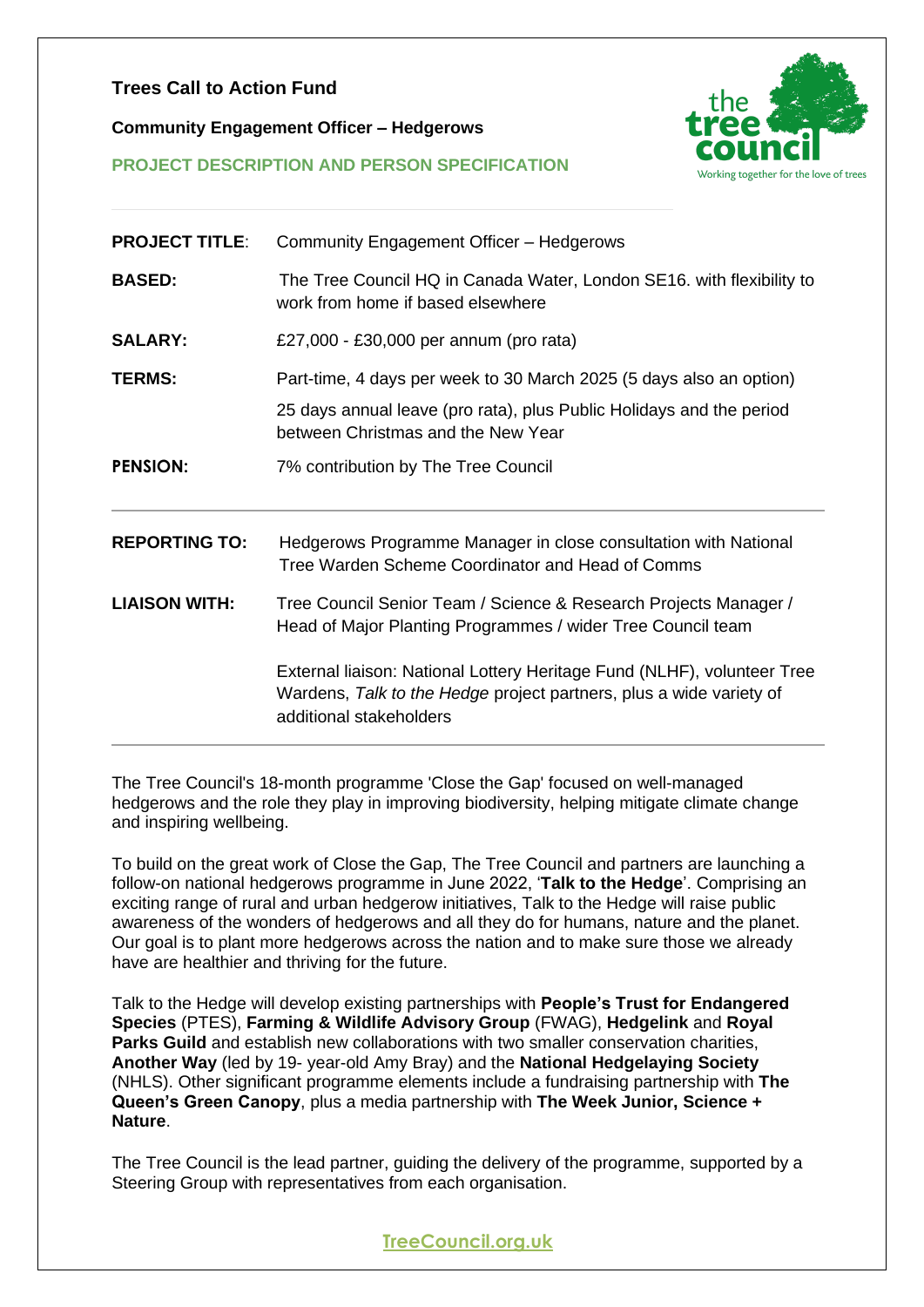You will be at the heart of this new programme where active communication, attention to detail and determination will be vital to success.

We're looking for a skilled Community Engagement Officer who can demonstrate a passion for connecting people and the environment and inspiring communities to take local action. You will have minimum three years' experience of working with a wide range of voluntary groups, ideally including 16-24 year olds, and you will also be an advocate for the ecological, economic and social importance of hedgerows and trees.

You must possess excellent people skills, creativity and infectious enthusiasm for inspiring people to learn, survey, plant, restore and carefully manage hedgerows and trees in their communities. You must be adept at writing and producing clear and concise communication resources to support better understanding of hedges and trees on a multitude of platforms to ensure a legacy of care beyond the end of the project.

You will be supported by the Hedgerows Programme Manager and work closely with the National Tree Warden Scheme Coordinator and Head of Comms, as well as The Tree Council's highly motivated team.

Talk to the Hedge aims to:

- help shape the future of England's urban and rural hedgerows
- support UK targets for ecological restoration and climate change mitigation
- increase and share knowledge on best-practice hedgerow management
- inspire the younger generation to engage with green-space careers
- raise awareness of the value of hedgerows through the annual National Hedgerow Week
- build a strong, long-term, well-funded hedgerow partnership for the future

### **The Trees Call to Action Fund is funded by Defra and is being delivered by The National Lottery Heritage Fund in partnership with Natural England and the Environment Agency.**

#### **JOB PURPOSE:**

Support the Hedgerows Programme Manager to deliver National Hedgerow Week

Support new audiences of farmers, landowners and volunteers to deploy the PTES Healthy Hedgerows survey app to help map the health of England's hedgerows and provide tailored hedge management

Support existing networks of volunteers (Tree Wardens, Another Way, Royal Parks Guild) farmers and others to engage with hedgelaying courses

Support delivery of the annual green space career Discovery Days, for 200+ young people, working closely with Royal Parks Guild

Help the National Tree Warden Scheme Coordinator establish new volunteer Tree Warden networks in areas where there currently are none and provide training where required

Assist in dealing with hedgerow queries to our hedgerows inbox and keeping the Hedgelink website up to date

Assist with record-keeping at Steering group meetings and other administrative duties including helping with project monitoring data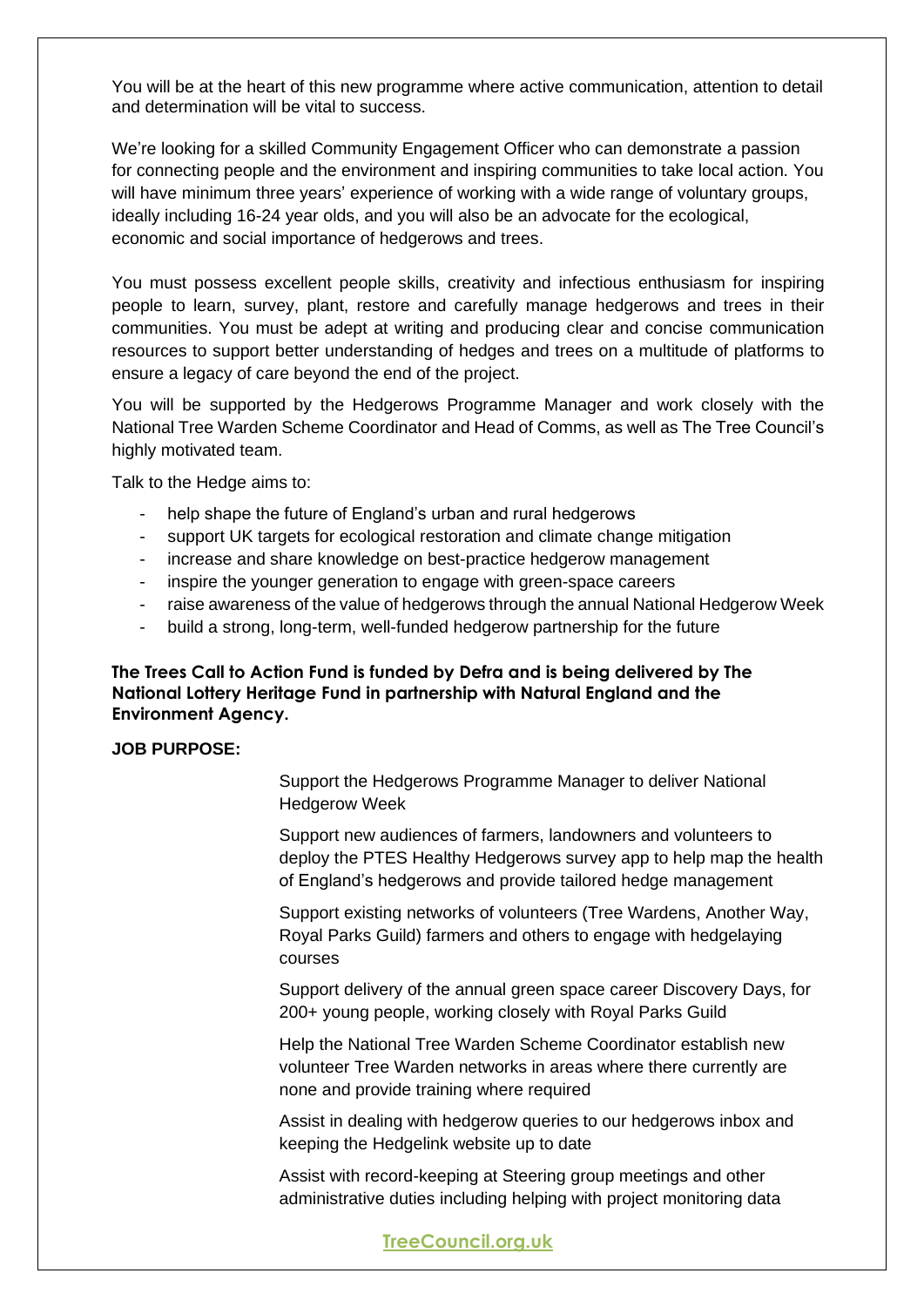### **RESPONSIBILITIES**

Support existing and help cultivate new volunteer networks

- Help plan and deliver a programme of hedgerow related activities to engage volunteers in National Hedgerow Week and National Tree Week – both online and out in the field
- Encourage volunteers to use the PTES Healthy Hedgerows app to help map hedgerows and restore and manage them
- Develop relevant training materials to support communities with hedgerow management and planting, including regularly updating the Hedgelink website
- Identify and support schools and community groups to plan and deliver local seed nurseries

#### Assist with the delivery of Discovery Days

- Work closely with The Royal Parks Guild to develop the hedgerow elements of the annual Discovery Day programme
- Help market the Discovery Days and other Talk to the Hedge events via social media

#### Support the delivery of other Talk to the Hedge project elements, including:

- Support every aspect of National Hedgerow Week (September 2022) a public engagement campaign to celebrate and raise awareness of hedges
- Engage with farmers as appropriate including through events with FWAG
- Support the project monitoring and evaluation framework
- Prepare regular reports for the project funders
- Keep detailed budget and project management plans

## **PERSON SPECIFICATION**

|                                                                                                          | Criteria * |
|----------------------------------------------------------------------------------------------------------|------------|
| <b>Person Specification</b>                                                                              |            |
|                                                                                                          |            |
| <b>Qualifications</b>                                                                                    |            |
| Degree level qualification (preferably in an environmental discipline although this is<br>not essential) | E          |
| Project management qualification                                                                         | D          |
| Current, clean driving licence (minimum one year as a driver)                                            | D          |
| <b>Experience</b>                                                                                        |            |
| Minimum 3 years working with a variety of community action groups                                        | E          |
| Experience working on an NLHF-funded project                                                             | D          |
| Experience working on projects linked to the environment or green infrastructure                         | E          |
| Experience delivering across a variety of disciplines with multiple partners                             | E          |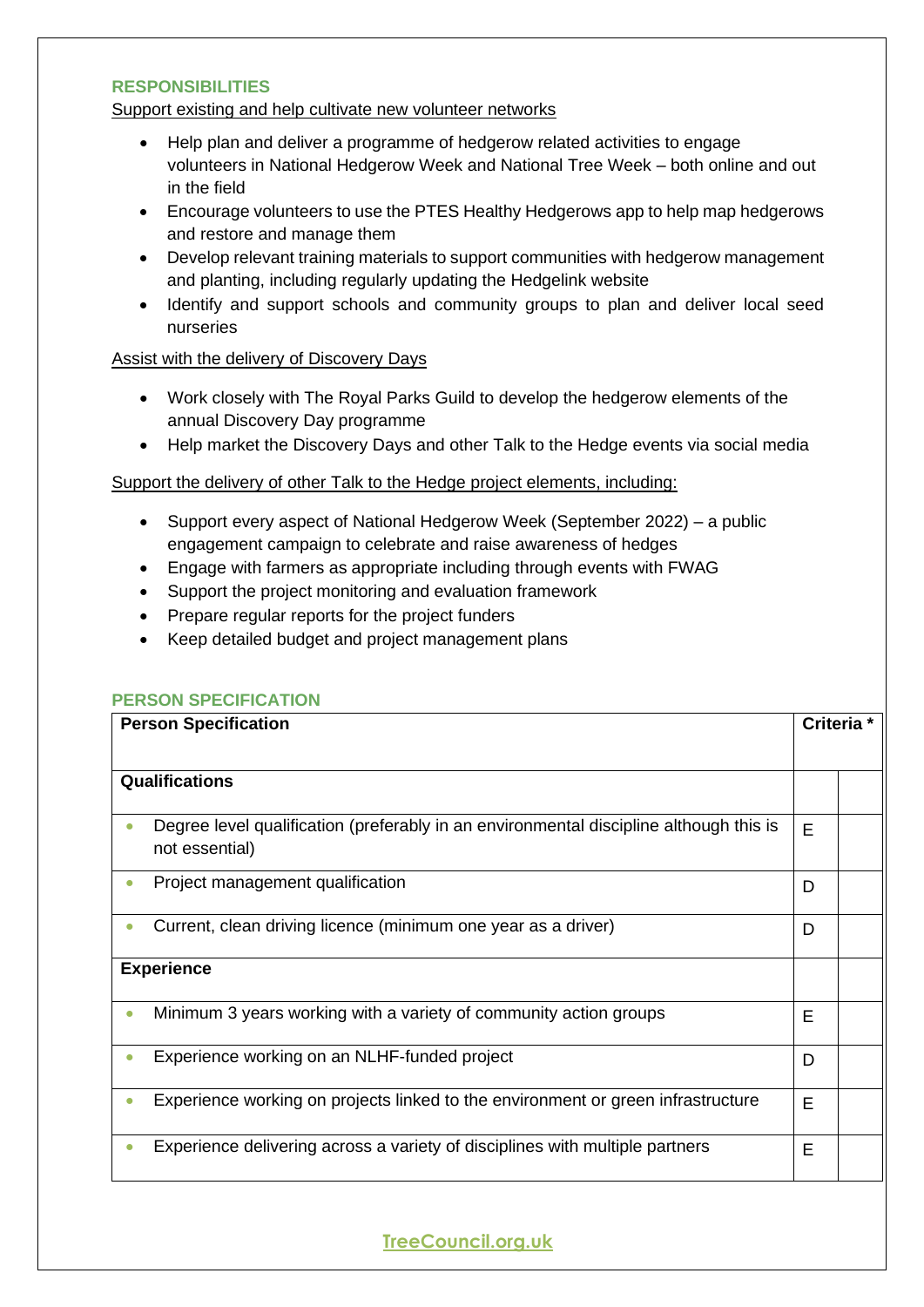|               | Experience delivering public engagement campaigns, including effective social<br>media activity                                                    | D |  |
|---------------|----------------------------------------------------------------------------------------------------------------------------------------------------|---|--|
| $\bullet$     | Experience dealing with sometimes delicately balanced situations                                                                                   | Е |  |
| <b>Skills</b> |                                                                                                                                                    |   |  |
| $\bullet$     | Good basic understanding of hedgerow management for both people and wildlife<br>and ability to champion their importance                           | E |  |
| $\bullet$     | Possess strong organisational skills, often working to tight deadlines, with a calm<br>and confident manner                                        | E |  |
| $\bullet$     | Able to prioritise a heavy workload, multi-task and perform effectively under<br>pressure with excellent attention to detail                       | E |  |
| $\bullet$     | Excellent written and spoken English with ability to write engaging copy for different<br>audiences and with impeccable telephone and email manner | E |  |
| $\bullet$     | Numerate and forensic with budgets and targets                                                                                                     | E |  |
| $\bullet$     | Confident building relationships with a wide variety of stakeholders and chasing for<br>results                                                    | E |  |
| $\bullet$     | Diplomatic with the ability to handle delicate situations in a calm, professional<br>manner                                                        | E |  |
| $\bullet$     | IT proficient with good knowledge of all MS Office programmes and confident with<br>video conferencing tools                                       | E |  |
| $\bullet$     | Knowledge of WordPress and experience of managing websites                                                                                         | D |  |
|               | Self-motivated, high-energy and pro-active with a 'can do' attitude                                                                                | E |  |
|               | Committed to accurate, detailed record-keeping                                                                                                     | E |  |

(\*) E= Essential D=Desirable

# Attitudes:

- Collaborative team player, builds positive relationships quickly
- Engaging with high energy levels
- High professional standards and tendency to smile rather than frown
- Approachable, with the gravitas to be listened to seriously
- Resilience and tenacity
- Highly practical
- Resourceful problem solver
- Can-do, self-starter and team player
- Able to work weekends / evenings with some potential overnight stays (The Tree Council operates a 'Time off in Lieu' policy.)

The Tree Council team works in a collegiate way, delivering projects together. As a result, there is regular cross-over and collaboration. Each project has a designated leader who takes responsibility for driving, maintaining and monitoring progress.